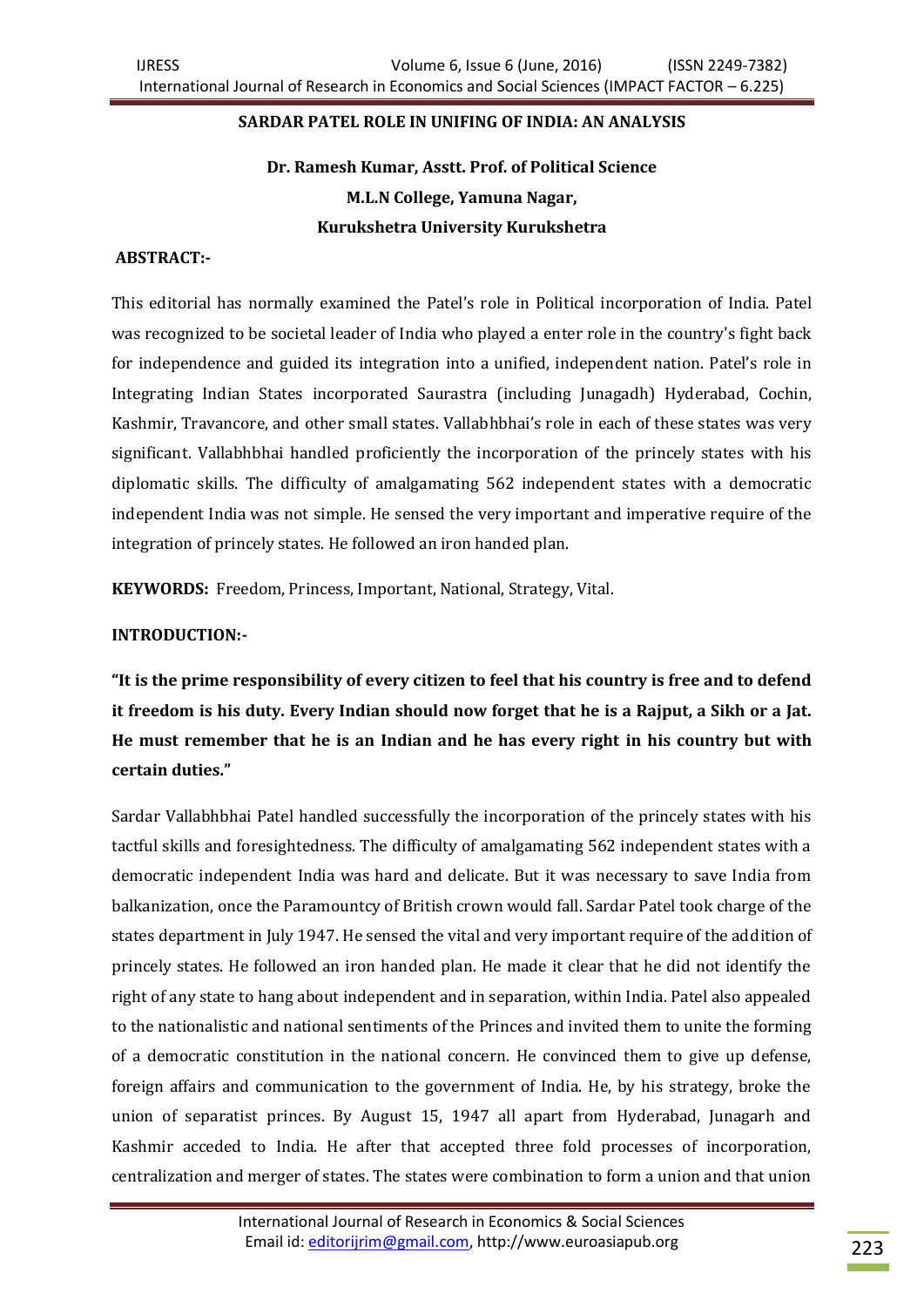was amalgamated with the Union of India. He handled the Junagarh and Hyderabad crisis as a seasoned statesman. Nawab of Junagarh want to agree to Pakistan. When the people revolted, Patel intervened. Indian Government took over the administration. Patel amalgamated it with India by holding a plebiscite. Patel with an iron fisted hand passive the Nizam. When the Nizam boasted anti-India approach and let loose a blood in cooperation by the Razakars, Patel determined upon police act. He prearranged the army to March into Hyderabad. The Nizam surrendered and Hyderabad was acceded to India. Thus Sardar Patel ensured, by his intended methods, the incorporation of a huge number of princely states into the Indian Union. Without a civil war, he protected the unity of the nation.

## **SIGNIFICANCE OF SARDAR VALLABH BHAI PATEL IN INDIAN POLITICS:-**

Patel was born on October 31, 1875 in the prominent Patidar society as the fourth child to Ladbha and Jhaveribhai. Wedded at near the beginning age, he matriculated and passed his law examination later on. He became a winning lawyer from Godhra and then Borsad, but he determined to go to London and become a barrister. To citation Patel, "I came from a middle class family. My father lived a modest and devout life and died in the holy place he loved. He had no means to facilitate me to fulfill my ambitions. I realized lastly that if I required to go to England. I had to make money for myself. I, therefore, studied very sincerely for the law examination and resolved confidently to save enough money for a visit to England." He completed his LL.B from the Middle Temple, England in June 1912 in a record two-and-a-half years and come back to India with 'a lot of confidence, cynical approach and a balanced mindset'. in spite of tragedies in the family front, he went ahead to work in the community sphere. Vallabhbhai admitted: "No doubt, my practice is flourishing today. I am also doing something large in the Municipality. But, my practice may or may not be there tomorrow. My funds will be blown tomorrow, those who come into my money will blow it .Let me go away them a improved legacy than capital." After freedom, as Deputy Prime Minister under Jawaharlal Nehru, he managed the departments of Home, States, Information and Broadcasting. He played an dynamic role as the Chairman of the Committees for Fundamental Rights, Minorities and Provincial Constitution and necessities like the Right to Private Property, Privy purses for Princes and Constitutional guarantees for the Civil Services were integrated. As a member of the Partition committee, he helped the allocation of the liabilities and dividends between India and Pakistan. His role was worthy, and in Junagarh, Kashmir and Hyderabad he had to use power; in all the other cases his negotiating ability could combine the princely States. His health was gradually declining and in 1948, he had a heart attack immediately after the death of Gandhi and finally he succumbed to another enormous heart attack on December 15, 1950.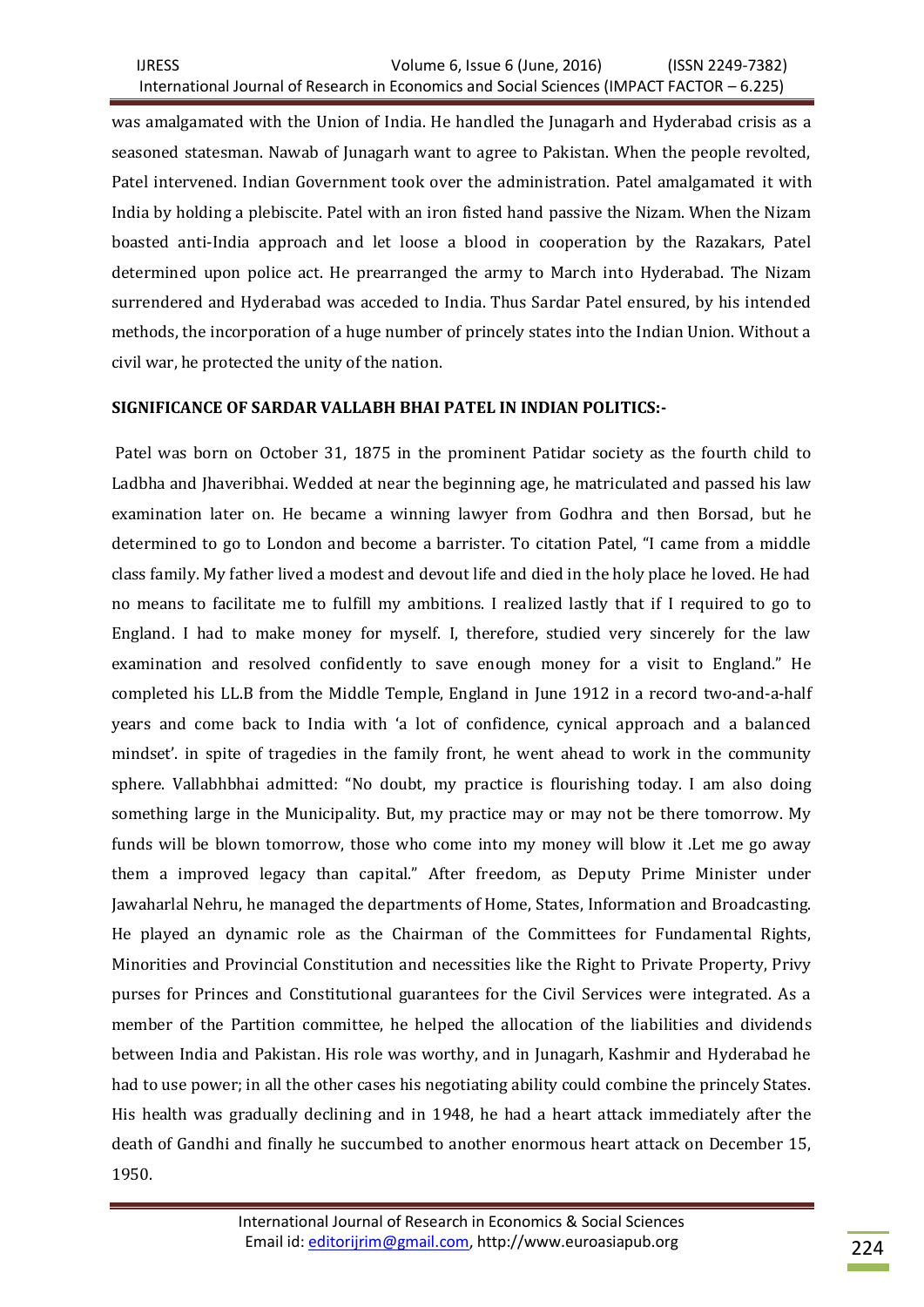#### **POLITICAL IDEAS OF SARDAR VALLABH BHAI PATEL:-**

Patel all the time raised his voice on numerous issues against exploitation and criticized the high-handedness of power, the unfair revenue policy of the Government and maladministration in the Princely states. He not only criticized the illogical policies of confiscation of changeable and fixed properties, but also insisted on protected regulations on land reforms and nationalization of key industries. His hard work to reform the Hindu religion and defend the people of other faiths reflected his desire for the right to religion. He encouraged the suitably elected authority to bring limitations through different legislative events to liberty for all. Thus, his political value system was a well synthesis of liberalism, conservatism and welfarism. His visualization of State was in melody with the pattern of his political ethics. In his conception, the State was founded and held mutually by a high logic of nationalism and patriotism. Individual liberty was to be in conformity with the provisions of the Constitution, to make a Nation-State, he hard-pressed for the emancipation of backward communities and women and bring about Hindu- Muslim harmony through the Gandhian constructive programme and skillfully utilized the higher castes for social combination and political mobilization. Thus, he strengthened the plural basis of the nation-state by bringing electoral contribution as effectual political mobilisation. He saw a nation as 'democratic in structure, nationalistic in foundation and welfarist in character and function'.

#### **POLITICAL INTEGRATION OF INDIA:-**

This event shaped the foundation stone of Patel's popularity in post independence period and even today, he is remembered as the man who combined India. He is, in this regard, compared to Otto von Bismarck of Germany, who did the similar thing in 1860s. Under the chart of 3 June, more than 562 princely states were agreed the option of joining either India or Pakistan, or choosing dependence. Indian nationalists and great segments of the community feared that if these states did not accede, most of the people and territory would be disjointed. The Congress as well as senior British officials measured Patel the best man for the task of achieving amalgamation of the princely states with the Indian dominion. Gandhi had said to Patel "the difficulty of the States is not easy that you alone can resolve it". On 6 May 1947, Patel began lobbying the princes, attempting to make them receptive towards discussion with the future Government and trying to forestall potential conflicts. Sardar used social meetings and unofficial surroundings to connect most monarchs, inviting them to have lunch and tea at his home in Delhi In these meetings; Patel affirmed that there was no inherent difference between the Congress and the princely order. He stressed that the princes would require to accede to India in high-quality faith by 15 August 1947. Patel invoked the nationalism of India's monarchs,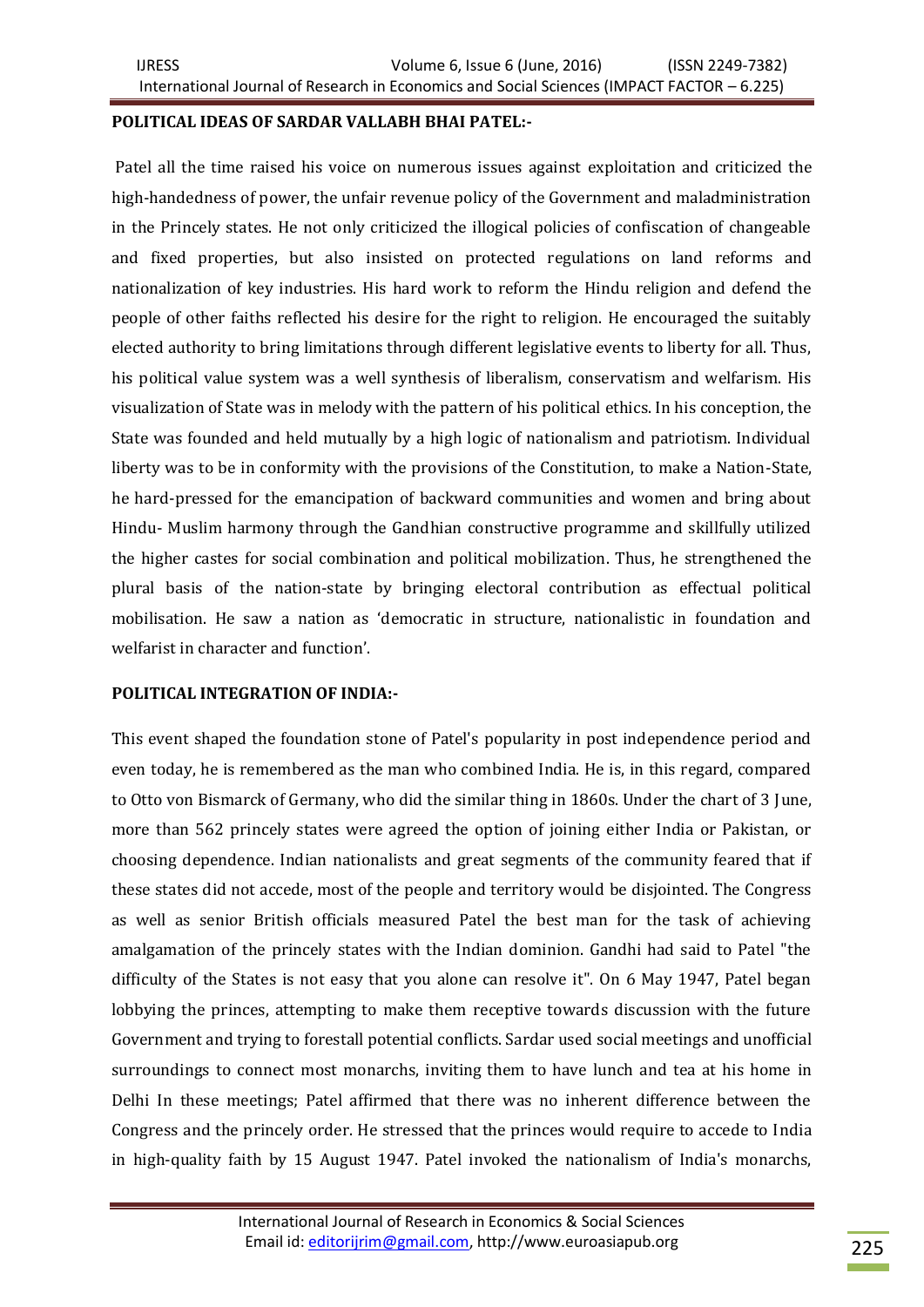asking them to unite in the freedom of their nation and act as responsible rulers who cared about the prospect of their people. He persuaded the princes of 565 states of the impracticality of independence from the Indian republic, especially in the presence of growing opposition from their subjects. He projected favorable terms for the combination, including creation of privy purses for the descendants of the rulers. All but three of the states happily merged into the Indian union only Jammu and Kashmir, Junagadh and Hyderabad did not go down into his basket. Junagadh was particularly vital to Sardar, since it was in his home state of Gujarat and also because this Kathiawar area had the ultra-rich Somnath temple which had been plundered 17 times by Mahmud of Ghazni who ruined the temple and its idols to take from it of its riches, emeralds, diamonds and gold.

The Nawab had under stress from Sir Shah Nawaz Bhutto acceded to Pakistan. It was however, fairly far from Pakistan and 80% of its population was Hindu. Patel mutual diplomacy with force, demanding that Pakistan annul the accession, and that the Nawab accede to India. He sent the Army to occupy three principalities of Junagadh to show his resolve. Following wide spread protests and the shape of a civil government, or Aarzi Hukumat, both Bhutto and the Nawab fled to karachi and under Patel's orders, Indian Army and police units marched into the state. Aplebiscite later organised produced a 99.5% vote for merger with India. In a speech at the Bahauddin College in Junagadh following the latter's take-over; Patel emphasize his emotions of importance on Hyderabad, which he felt was very important to India than Jammu, Kashmir and Junagadh. If Hyderabad does not observe the writing on the wall, it goes the way Junagadh has gone. Pakistan attempted to set off Kashmir against Junagadh. When we raised the question of settlement in a democratic way, they (Pakistan) at once told us that they would consider it if we applied that policy to Kashmir. Our respond was that we would consent to Kashmir if they settled to Hyderabad. Since the smaller states of West Gujarat, which were almost ebbing out, but had an excellent organization for rousing the political realization of the people in so far as the Congress was concerned they paying attention the thought of Patel in his very first effort towards their incorporation. The West Gujarat known as Saurastra constituted a number of small states which did not have much possible from the point of view of economic and political freedom. In all, 327 such States existed in Gujarat. These States were close to some of the adjoining bigger States in April, 1943, as per the attachment scheme. But the attachment scheme finished with the fall of paramountcy on August 14th, 1947. The Home Department arranged a revised Instrument of accession for these states. In the new tool of Accession, the States were to be free from the attaching states and to be administered by the Government as in the reattachment period. The states would vest all residuary powers and jurisdiction in the Central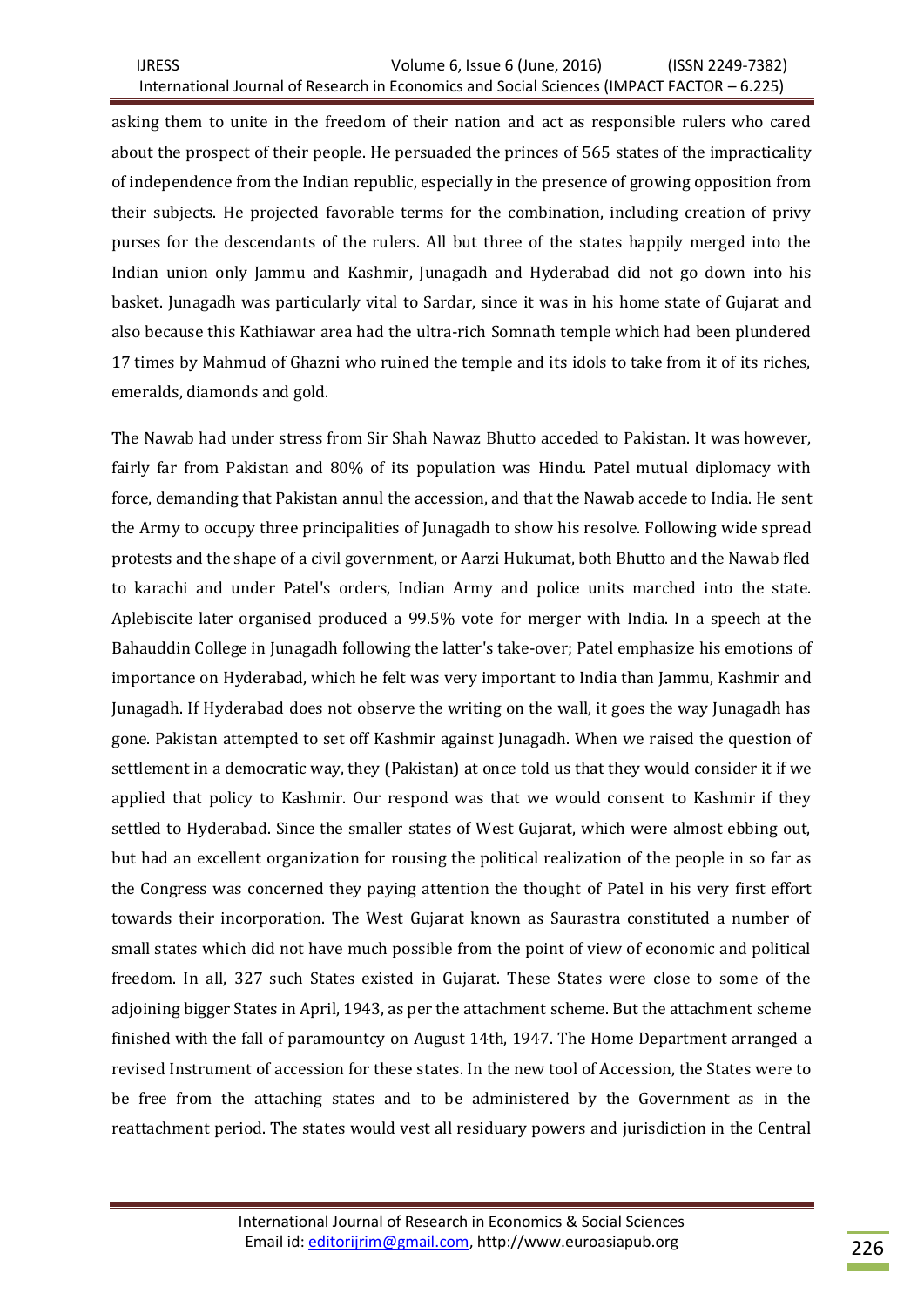Government of india. The modus operandi was very easy, as those states did not have any capacity of declaring independence with the lapse of paramountcy.

There was also no option for those states to accede to Pakistan due to political and geographical situation. Patel succeeded in bringing the small states jointly and it was a very essential step towards national unity. Although the states were in theory free to wish whether they wished to accede to India or Pakistan, Mountbatten had pointed out that "geographic compulsions" meant that most of them must prefer India. In effect, he took the position that only the states that shared a border with Pakistan could desire to accede to it. The Nawab of Junagadh, a princely state positioned on the south-western end of Gujarat and having no common border with Pakistan, chose to accede to Pakistan ignoring Mountbatten's views, arguing that it could be reached from Pakistan by sea. The rulers of two states that were subject matter to the suzerainty of Junagadh, Mangrol and Babariawad reacted to this by declaring their freedom from Junagadh and acceding to India. In response, the Nawab of Junagadh militarily engaged the states. The rulers of adjoining states reacted irritably, sending their troops to the Junagadh frontier and appealed to the Government of India for support. A grouping of Junagadhi people, led by Samaldas Gandhi, shaped a government-in-exile, the Aarzi Hukumat ("temporary government"). India believed that if Junagadh was allowed to go to Pakistan, the communal tension already simmering in Gujarat would worsen, and refused to recognize the accession. The government pointed out that the state was 80% Hindu, and called for a plebiscite to make a decision the question of accession. Simultaneously, they cut off supplies of fuel and coal to Junagadh, severed air and postal links, sent troops to the frontier, and reoccupied the principalities of Mangrol and Babariawad that had acceded to India. Pakistan agreed to talk about a plebiscite, subject to the removal of Indian troops, a condition India discarded. On 26 October, the Nawab and his family fled to Pakistan following clashes through Indian troops. On 7 November, Junagadh's court, facing fall down, invited the Government of India to take over the State's administration. The Government of India approved. A plebiscite was conducted in February 1948, which went almost commonly in favour of accession to India. Kashmir was also a difficulty. The state was ruled by a Hindu ruler, and the population of kashmir was Muslim. It engaged a strategic position.

Till August 15 th, 1947 Kashmir did not agree to India. Patel knew the significance of Kashmir from its geographical position and required to deal with the problem himself as the Minister of the States, shown in green is the Kashmiri area under Pakistani control. The dark-brown area represents Indian-administration Jammu and Kashmir while the Aksai Chin is below Chinese administration. At the time of the transfer of power, Kashmir was ruled by Maharaja Hari Singh, a Hindu, although the state (Jammu Kashmir) itself had a Muslim majority. Hari Singh was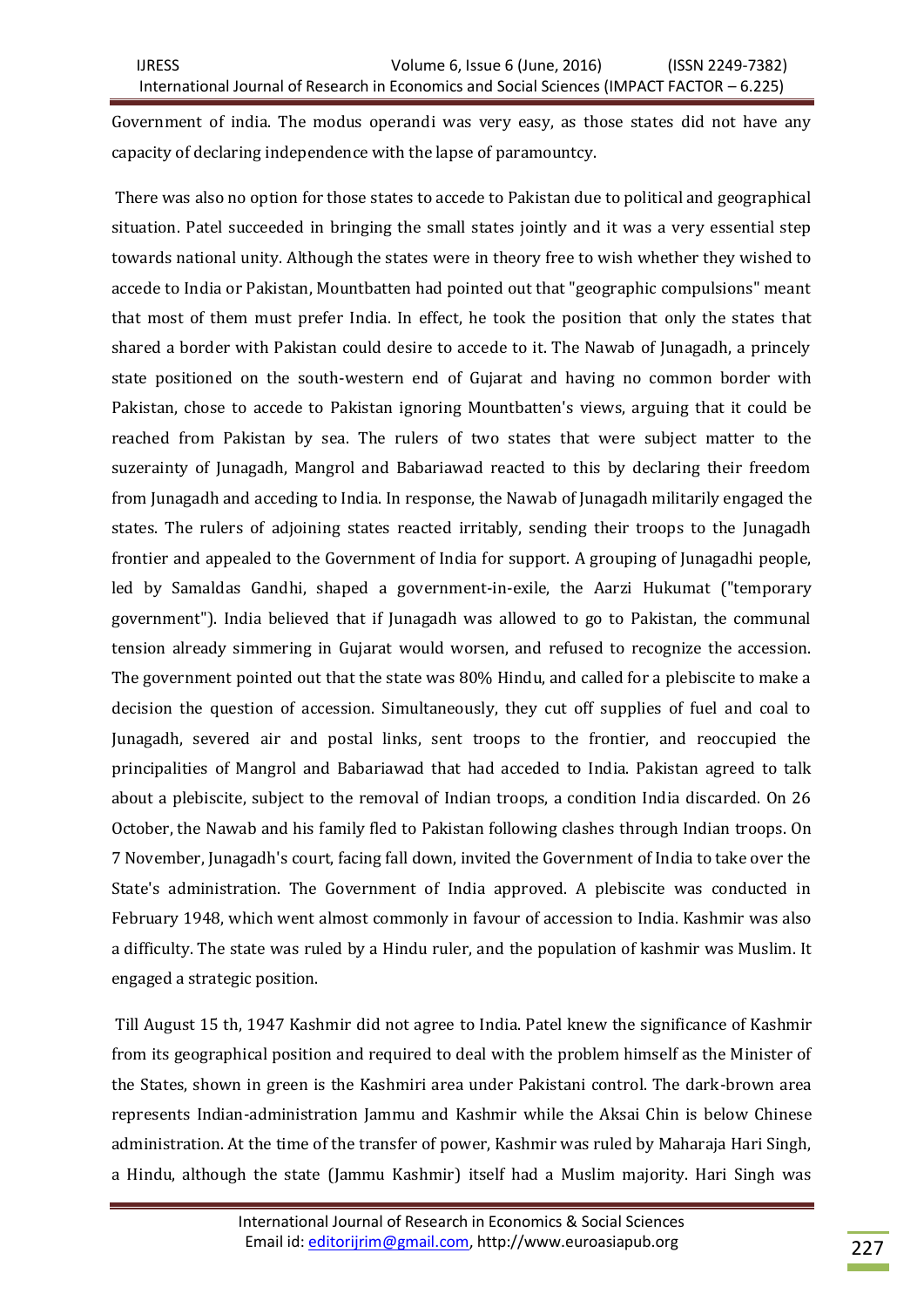IJRESS Volume 6, Issue 6 (June, 2016) (ISSN 2249-7382) International Journal of Research in Economics and Social Sciences (IMPACT FACTOR – 6.225)

similarly hesitant about acceding to either India or Pakistan, as either would have motivated unfavorable reactions in parts of his kingdom. He signed a Standstill Agreement with Pak and proposed one with India as well, but he announced that Kashmir intended to remain sovereign. However, his rule was opposed by Sheikh Abdullah, the well-liked chief of Kashmir's largest political party, the National Conference, who demanded his resignation. Pakistan, attempting to power the matter of Kashmir's accession, cut off goods and transport links. The chaos in Punjab resulting from separation had also detached transport links with India, meaning that Kashmir's only links with the two dominions was through air. Rumors about atrocities against the Muslim population of Poonch by the Maharajah's forces caused the eruption of civil turbulence. Shortly thereafter, Pathan tribesmen from the North-West Frontier region of Pakistan crossed the border and entered Jammu & Kashmir. The invaders made fast advancement towards Srinagar. The Maharaja of Kashmir wrote to India, asking for military assistance. India required the signing of an Instrument of Accession and setting up an provisional government headed by Sheikh Abdullah in return. The Maharaja complied, but Nehru affirmed that it would have to be established by a plebiscite, although there was no legal requirement to seek such verification. Indian troops protected Jammu, Srinagar and the valley itself during the First Kashmir War, but the powerful fighting flagged with the onset of winter, which made much of the state blocked. Prime Minister Nehru, recognizing the point of international attention brought to bear on the dispute, confirmed a ceasefire and sought after UN arbitration, arguing that Hindustan would otherwise have to attack Pakistan itself, in view of its failure to discontinue the tribal incursions. The plebiscite was not at all held, and on 26 January 1950, the Constitution of the Govt. of India came into power in Kashmir, but with special provisions made for the state. India did not, however, safe administrative control over all of Kashmir. The northern and western portions of jammu & Kashmir came under Pakistan's control in 1947, and are nowadays Pakistanadministered Kashmir. In the 1962 Sino Indian War, China engaged Aksai Chin, Hyderabad Operation Polo: Patel's supreme role in the addition of states was his intelligent handling of the Hyderabad crisis. Most of the states acceded to India, Hyderabad was a non-coastal state that extended over 82,000 square miles (over 212,000 square kilometres) in southeastern India. While 87% of its 17 million citizens were Hindu, its ruler Nizam Osman Ali Khan was a Muslim, and its politics were subject by a Muslim influential. The Muslim nobility and the Ittehad-ul-Muslimeen, a powerful proNizam Muslim party, insisted Hyderabad remains independent and stand on an the same footing to India and Pakistan. as a result, the Nizam in June 1947 issued a firman announcing that on the transmit of power, his state would be resuming self-rule. Patel now insisted that if Hyderabad was permitted to continue its freedom, the reputation of the Government would be tarnished and then neither Hindus nor Muslims would feel safe in its kingdom.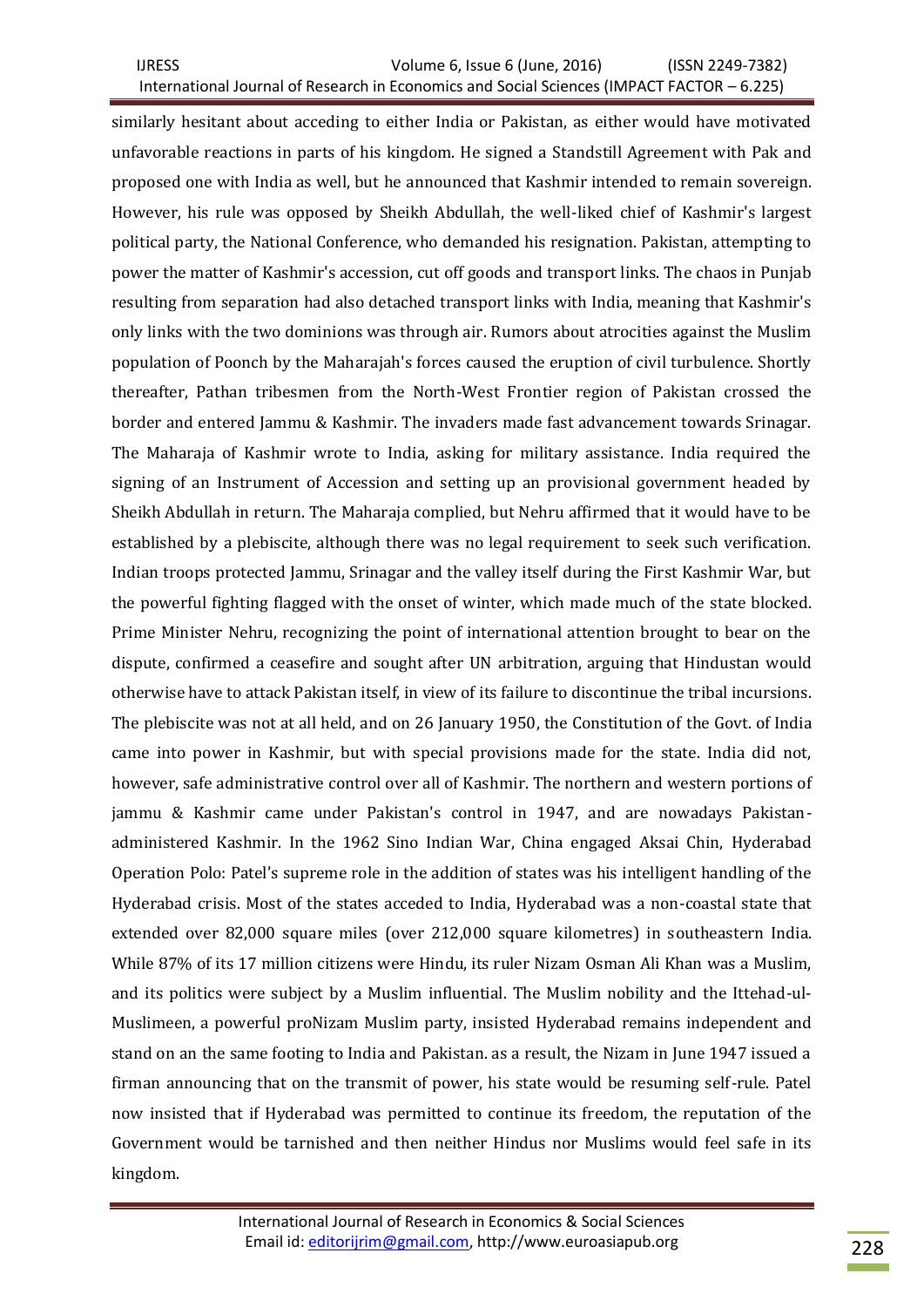The date for the assault was fixed as 13 September, even though General Sir Roy Bucher, the Indian head of staff, had objected on basis that Hyderabad would be an extra front for the Indian army after Kashmir. On 13 September, the Indian Army was sent into Hyderabad under Operation Polo on the reason that the law and order situation there threatened the peace of South India. The troops met little confrontation and between 13 and 18 September took whole control of the state. The Nizam was retained as the chief of state in the equivalent manner as the other princes who acceded to India. He there upon disavowed the complaints that had been ready to the UN and, in spite of vehement protests from Pakistan and strong criticism from other countries, the Security Council did not deal further with the inquiry, and Hyderabad was engaged into India.

# **CONCLUSION:-**

The procedure of the integration of the different states and the part played by Patel in it, we understand the significant role that patel had in the incorporation of the country. The states incorporated Saurastra (including Junagadh) Hyderabad, Cochin, Kashmir, Travancore and other tiny states. Patel's task in each of these states was very important. The continuation of a separated and feeble central government would in Patel's mind, result in the wider fragmentation of India by encouraging more than 600 princely states towards freedom. Between the months of December 1946 and January 1947, Patel worked with civil servant V.P. Menon on the latter's submission for a divide dominion of Pakistan created out of Muslimmajority provinces. Communal violence in Bengal and Punjab in January and March 1947 further convinced Patel of the soundness of separation. Sardar, a severe critic of Jinnah's demand that the Hindu-majority areas of Punjab and Bengal be incorporated in a Muslim state, obtained the separation of those provinces, thus blocking any option of their inclusion in Pakistan. By August 15, 1947 all apart from Hyderabad, Junagarh and Kashmir acceded to India. He thereafter accepted three fold processes of assimilation, centralization and amalgamation of states. The states were combined to form a union and that union was compound with the Union of India. He handled the Junagarh and Hyderabad crisis as a experienced statesman. Nawab of Junagarh sought to accede to Pakistan. The integration of the princely states thus acted as a synchronizing occurrence and recognized a State of balance between chaos and segmentation and solidarity of the recently born Indian Union.